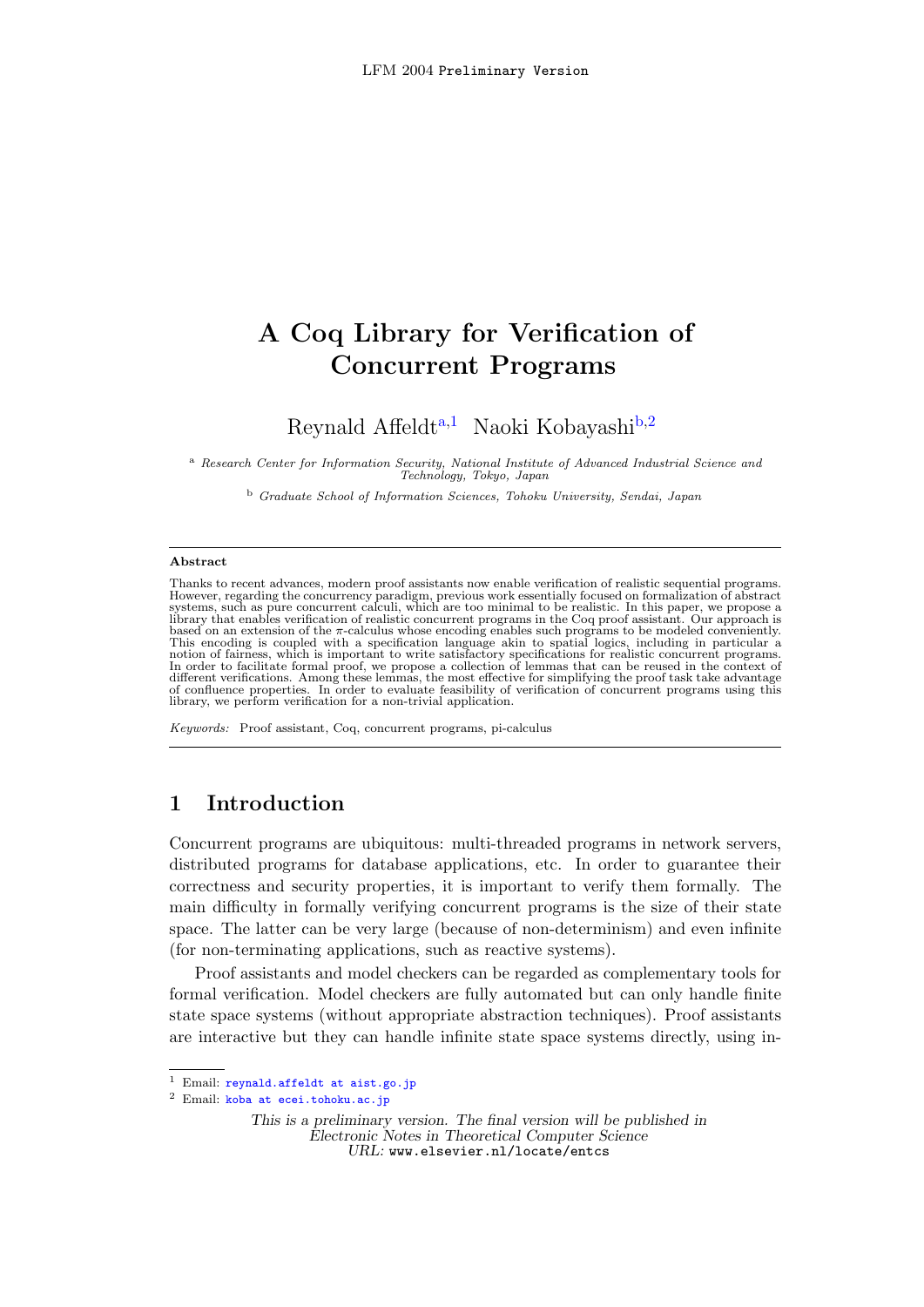ductive reasoning. In this paper, we are concerned with formal verification based on proof assistants.

Proof assistants have been successfully applied to formal verification of sequential programs. There are realistic use-cases (e.g., [\[2,](#page-14-0)[5](#page-14-1)[,27\]](#page-15-0)) and tools that enable practical verification of imperative programs (e.g., [\[14\]](#page-14-2)).

Regarding concurrency, previous work using proof assistants has focused on abstract concurrent systems rather than on realistic concurrent programs. There are many formalizations of pure concurrent calculi (e.g., [\[13](#page-14-3)[,17](#page-14-4)[,18](#page-14-5)[,28](#page-15-1)[,29\]](#page-15-2)) and experiments with the combined use of proof assistants and model checkers for minimal concurrent languages (e.g., [\[22,](#page-14-6)[32\]](#page-15-3)). This work demonstrates the usefulness of proof assistant-based formal verification for concurrent programs. However, the formalized calculi and languages are cumbersome to verify realistic concurrent programs because of the lack of datatypes. Moreover, in view of the large proof developments in previous work, it is questionable whether such verifications can be done in practice. For these reasons, we think that formal verification of realistic concurrent programs has not yet been addressed satisfactorily.

In this paper, we introduce a library that enables verification of realistic concurrent programs using a general-purpose proof assistant, namely Coq [\[30\]](#page-15-4). This library consists of:

- A modeling language with attractive features for verification of realistic concurrent programs. This modeling language is based on the  $\pi$ -calculus [\[24\]](#page-14-7) (a foundational language for the study of concurrent systems) but is different from encodings developed in previous work in that it allows Coq datatypes and control structures to be used. Consequently, it makes it easy to model realistic concurrent programs and to run these models using existing virtual machines and compilers.
- A specification language for realistic concurrent programs. In particular, it provides a notion of fairness that is necessary to write satisfactory specifications for realistic concurrent programs.
- A collection of lemmas in order to facilitate formal proof. The most effective lemmas are based on confluence properties. They allow for smaller formal proofs by reducing the state space that needs to be explored for the purpose of verification.

To evaluate the feasibility of verification of concurrent programs using our library, we have performed formal verification of an existing mail server.

In the rest of this paper, we explain the three parts of the library in turn (the modeling language, the specification language and the collection of lemmas) and then report on the case study. We use the syntax of Coq (version 8).

## <span id="page-1-0"></span>2 Modeling Language

In this section, we introduce (a Coq encoding of) a simple concurrent language that can be used to model a wide range of realistic concurrent programs. Simplicity and generality are inherited from the  $\pi$ -calculus, on which this modeling language is based. Because of its minimality, the (pure)  $\pi$ -calculus is not well-suited to modeling of realistic concurrent programs. The main reason is that datatypes and control structures (conditionals and functions) need to be encoded by means of the concur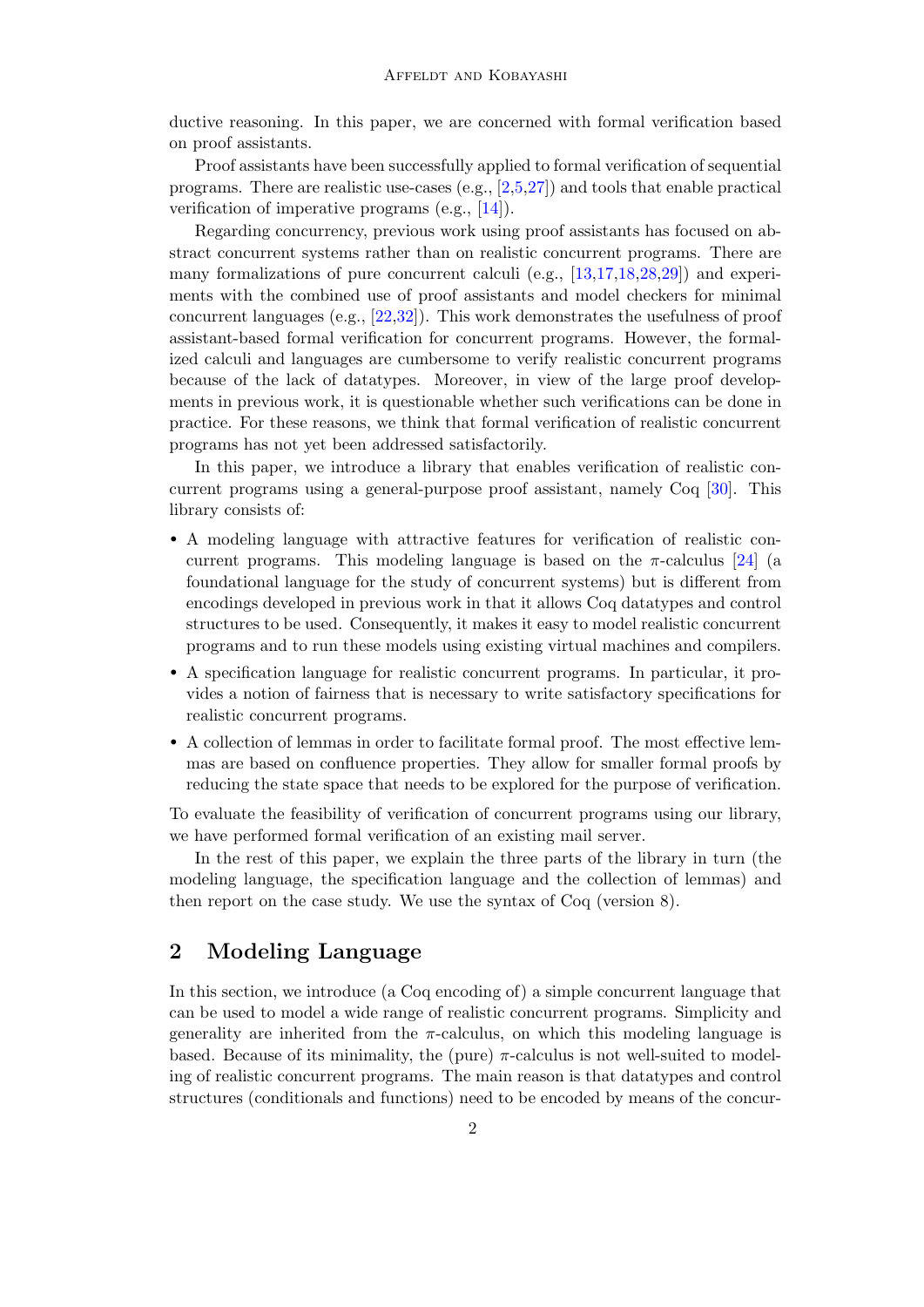rent primitives. Our modeling language addresses this shortcoming by extending the  $\pi$ -calculus with datatypes and functions, similarly to the Pict programming language [\[26\]](#page-15-5). We call our modeling language appl $\pi$ , which stands for "applied"  $\pi$ -calculus<sup>"[3](#page-2-0)</sup>. In Sect. [2.1](#page-2-1) and Sect. [2.2](#page-4-0) we discuss the encoding of the syntax and the operational semantics of appl $\pi$ , respectively.

#### <span id="page-2-1"></span>2.1 Syntax Encoding

The syntax of appl $\pi$  consists of *channels* and *processes*. Intuitively, processes perform computations and exchange values with other processes through channels.

Channels are encoded by means of the functional type chan. Any type in Set can be used as a datatype for communicated values, and channels themselves can be communicated: Axiom chan : Set -> Set.

Processes are encoded by means of the inductive type proc. Each constructor of proc corresponds to a concurrent primitive of the  $\pi$ -calculus<sup>[4](#page-2-2)</sup>:

```
Inductive proc : Type :=
  zeroP: proc
| inP : forall A, chan A \rightarrow (A \rightarrow proc) \rightarrow proc
| rinP : forall A, chan A \rightarrow (A \rightarrow proc) \rightarrow proc
| outP : forall A, chan A -> A -> proc -> proc
| parP : proc -> proc -> proc
| nuP : forall A, (chan A -> proc) -> proc.
```
Intuitively, zeroP represents the inert process.  $\text{inP } c$  (fun x: A => P) represents an input process: it waits for some value v of type A along the channel c and then behaves as process ((fun x:A => P) v). outP c v P represents an output process: it sends the value v along the channel c and then behaves as process P. parP P Q represents the parallel composition of the processes P and Q.  $\text{rinP}$  c (fun  $x:A \Rightarrow P$ ) represents replicated input: it waits for some value v of type A along the channel c and then behaves as process parP (rinP c (fun  $x:A \Rightarrow P$ )) ((fun  $x:A \Rightarrow P$ ) v). The process nuP (fun x:chan  $A \Rightarrow P$ ) represents channel creation: it creates a new channel c' and then behaves as the process ((fun x:chan  $A \Rightarrow P$ ) c'). Processes are in the Type universe so that they cannot be sent as data.

This encoding allows the Coq language to be used as the functional core of appl $\pi$ . This effect is achieved by higher-order abstract syntax (HOAS), an encoding technique used to ease the management of binders. Concretely, process continuations for input and channel creation primitives are taken to be Coq functions. Thus, one can use the Coq language to write appl $\pi$  processes. Though convenient, this feature allows for "exotic terms" [\[12\]](#page-14-8), i.e., terms that do not correspond to any process of the  $\pi$ -calculus. For example, the following process is such an exotic term (c has type chan nat):

inP c (fun n => match n with  $0 =$ > zeroP | S \_ => parP zeroP zeroP end)

<span id="page-2-0"></span><sup>&</sup>lt;sup>3</sup> We introduce this abbreviation to avoid confusion with Abadi and Fournet's applied  $\pi$ -calculus [\[1\]](#page-13-0) which is an extension of the  $\pi$ -calculus to study security protocols.

<span id="page-2-2"></span><sup>&</sup>lt;sup>4</sup> The concurrent primitives of appl $\pi$  are more precisely a subset of those of the  $\pi$ -calculus: replication is restricted to input processes and there is no external choice. These restrictions have little impact on expressiveness, as discussed in [\[26\]](#page-15-5).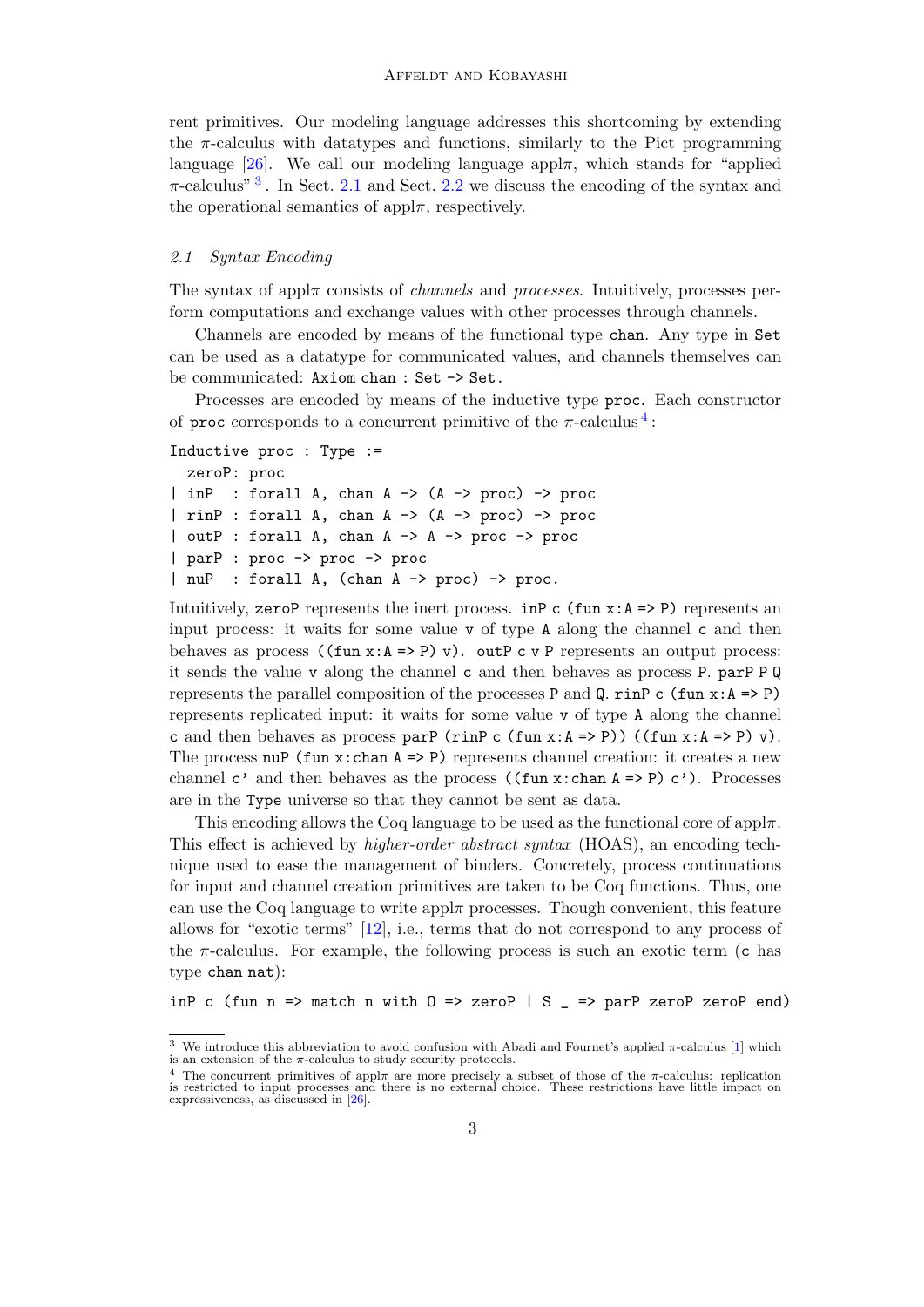We do not consider this to be an issue in this paper because we are concerned with modeling of concurrent programs rather than on adequacy of the encoding. Yet, since we are dealing with a language larger than the  $\pi$ -language, we have to be careful when axiomatizing not to take the properties of the latter for granted.

Our encoding can be said to be a *deep embedding* because we define the syntax as an inductive type that we use in the next section to define the operational semantics. However, the ability to integrate Coq functions gives it also the flavor of a shallow embedding. See  $[6]$  and  $[23]$  for definitions.

The use of dependent types guarantees that channels are used consistently according to their type. For example,  $i$ nP c (fun x:A => P) is rejected by Coq if c has not type chan A. Without dependent types, we would have to introduce a sum type for values and insert explicit tagging/untagging to perform data emission and reception, what would make modeling in appl $\pi$  cumbersome. The combined use of HOAS and dependent types makes our encoding different from previous work on encoding of the  $\pi$ -calculus in Coq.

The following definitions are used in the rest of the paper. They represent output and input processes without continuations:

Definition OutAtom  $(A:Set)$  (c:chan A)  $(y:A) := outP$  c v zeroP. Definition InAtom  $(A:Set)$  (c:chan A) := inP c (fun x => zeroP).

Before discussing the formal operational semantics, we illustrate the practical advantages of appl $\pi$  as a modeling language.

#### 2.1.1 Modeling Realistic Concurrent Programs

By way of example, we show below how to model a simple client/server program.

The process below represents a simple server. It waits on the channel i for a request, here a pair of a natural number and a channel. It computes the successor of the received natural number and sends it back using the received channel:

```
Definition server (i:chan (nat * (chan nat))) : proc :=
 rinP i (fun ar => let a := fst ar in let r := snd ar in
   OutAtom r (plus a 1)).
```
Observe that it is easy to write realistic programs because our encoding provides us with the Coq language and the Coq standard library (here: let construct; plus, fst, snd functions).

The process below represents a client for the above server. It sends a request and waits for the answer of the server along a channel it has created. Eventually, it displays the server response along the channel o:

Definition client (i:chan (nat \* (chan nat))) (o:chan nat) : proc := nuPl (fun  $r \Rightarrow$  parP (OutAtom i  $(0,r)$ ) (inP r (fun  $x \Rightarrow$  OutAtom o x))).

The parallel composition (parP (server i) (client i o)) models a simple clientserver program. We discuss further modeling issues in Sect. [5.](#page-10-0)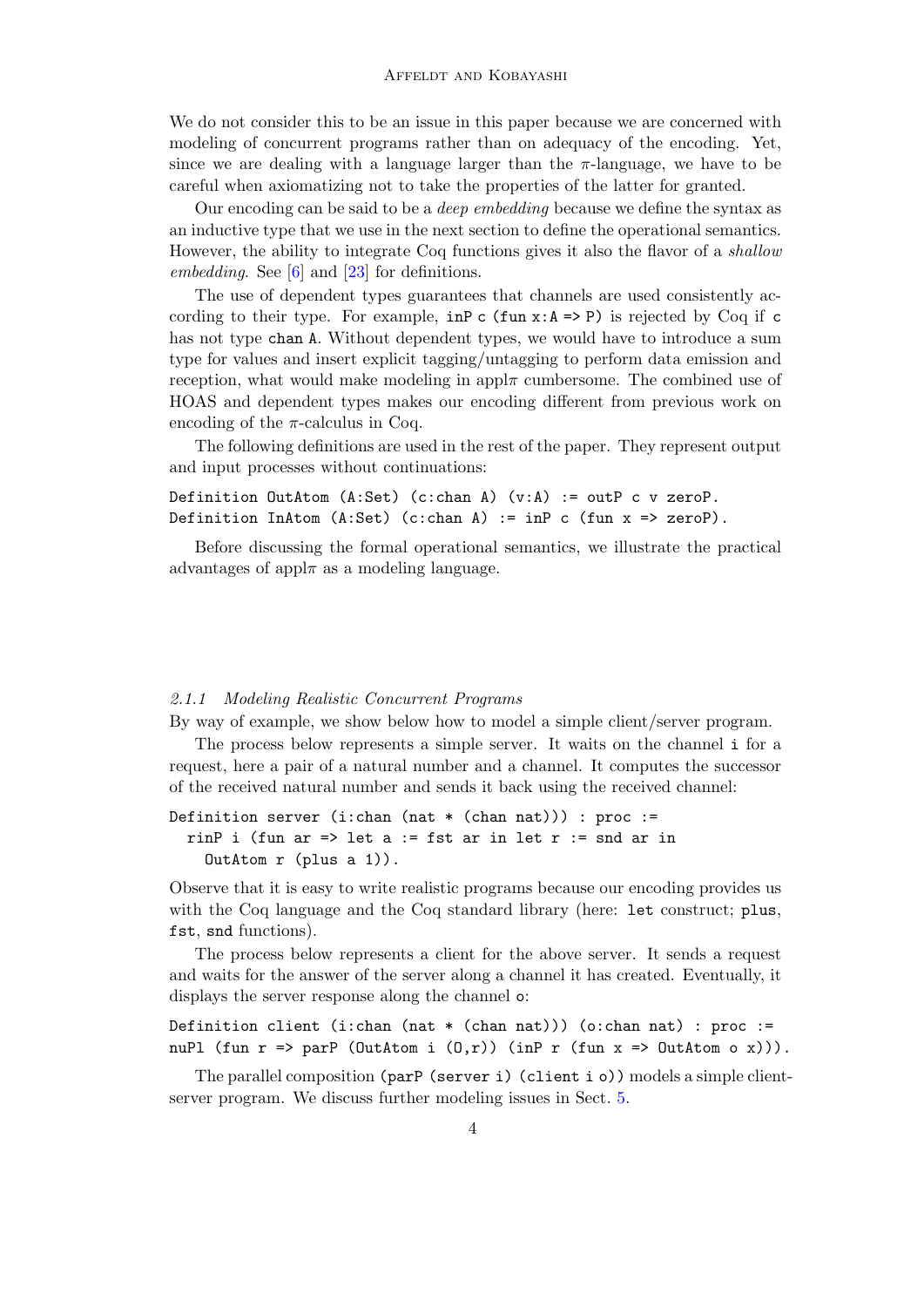#### 2.1.2 Executing applπ Models

It is possible to run appl $\pi$  models with little modification by using the extraction facility of Coq. For instance, the server above can be turned into OCaml code:

```
Coq < Recursive Extraction server.
```

```
...
(* various OCaml data structures and functions, including
a datatype for concurrent primitives and the plus function *)
...
let server i =
 RinP ((Obj.magic i), (fun ar ->
    outAtom (snd (Obj.magic ar)) (plus (fst (Obj.magic ar)) (S O))))
```
To run that program using existing virtual machines or compilers, it is sufficient to replace the type constructors for concurrent primitives by OCaml functions with the appropriate semantics. For a sample OCaml module with such functions, see [\[3\]](#page-14-11). This facility can be used to run appl $\pi$  models as programs on their own. More radically, one can use appl $\pi$  not as a modeling language but as a programming language, the Coq interface providing static type checking (a la polyadic  $\pi$ -calculus, thanks to our use of dependent types) and OCaml providing an efficient execution environment for formally verified programs.

#### <span id="page-4-0"></span>2.2 Operational Semantics Encoding

The operational semantics of appl $\pi$  is a relation between processes, which defines what it means for a process to execute actions such as data emission/reception and channel creation. Similarly to the syntax, the operational semantics is borrowed from the  $\pi$ -calculus. More precisely, it is a non-standard labeled transition semantics. Before explaining the encoding, we justify the need for a non-standard semantics.

Our use of HOAS makes it difficult to encode the standard semantics of the  $\pi$ calculus. The difficulty comes from the fact that  $\nu$ -bound channels and conditionals are handled at the meta-level in our syntax encoding (respectively by Coq variables and Coq case analysis). For illustration, let us consider the following appl $\pi$  process:

```
nuP (fun x \Rightarrow parP (inP x (fun \equiv > 0utAtom x v)) (0utAtom x v))
```
Using a standard semantics, we would expect it to reduce by communication along channel x to the process nup (fun  $x \neq 0$ utAtom x v). It is difficult to write in Coq a rule to perform such reductions because the processes that are reduced are inside a meta-level  $\lambda$ -abstraction. Honsell et al. [\[18\]](#page-14-5) solve this problem in their HOAS encoding of the (pure)  $\pi$ -calculus by introducing "freshness" predicates. For example, their encoding of the standard rule for channel creation requires an additional predicate to check occurrence of a channel in a process (predicate notin in the rule **fRES** in [\[18\]](#page-14-5)). However, this solution is not directly applicable to appl $\pi$  because conditionals are represented by Coq case analysis (whereas they are represented by type constructors in [\[18\]](#page-14-5)).

Our solution is to distinguish between channels already created and channels to be created. For this purpose, instead of considering sole processes, we consider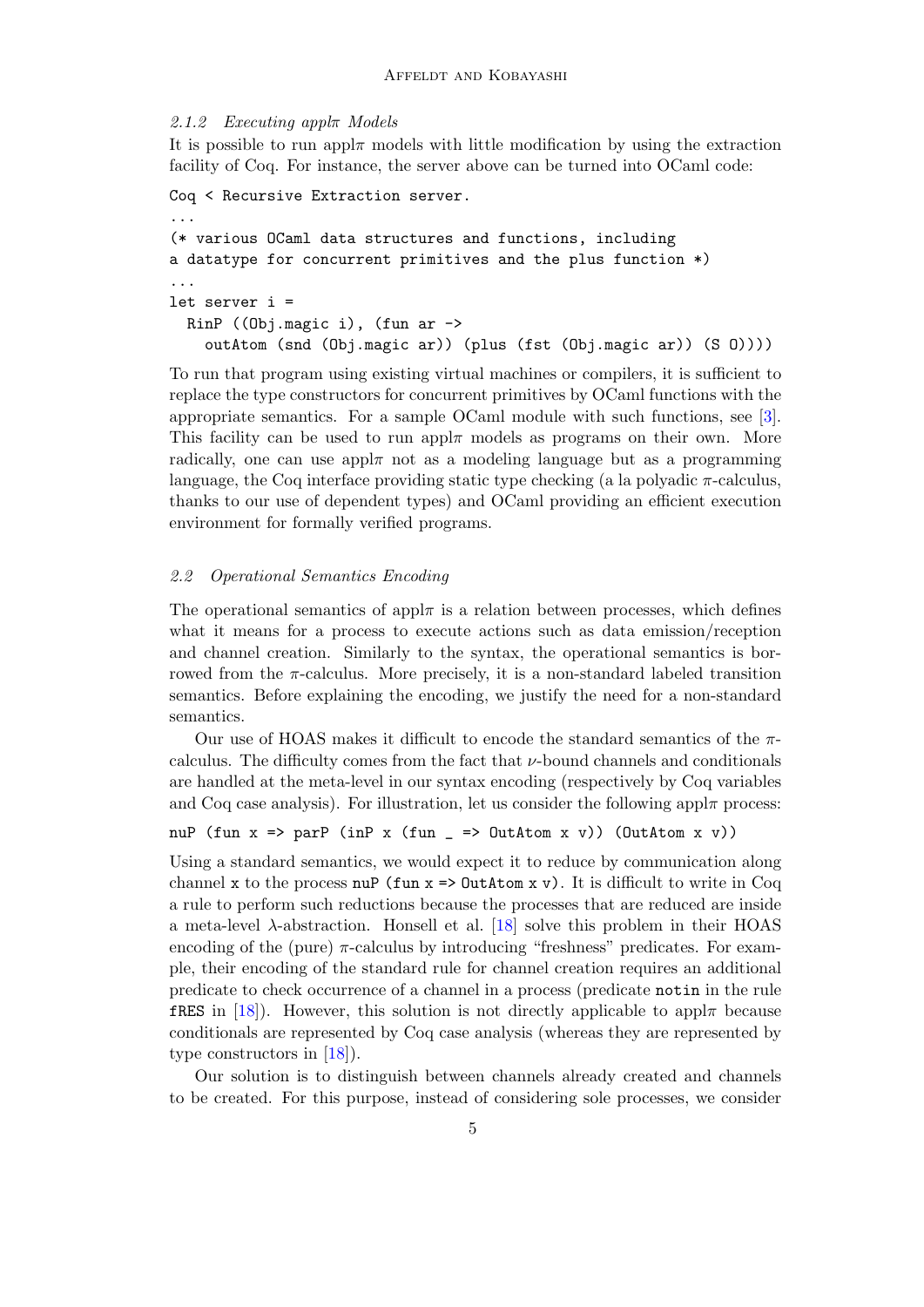states, i.e., pairs of a process with the list of the channels created so far. In a state, channels already created appear in the list and the channels to be created appear as  $\nu$ -bound channel in the process. (In comparison, both kinds of channels are represented by  $\nu$ -bound channels in standard semantics.) We note L#P the state composed of the list L and the process P, nilC the empty list, and & the addition of an element to a list. The appl $\pi$  process above is rewritten into the state:

nilC#nuP (fun  $x \Rightarrow$  parP (inP  $x$  (fun  $=$  > OutAtom  $x$  v)) (OutAtom  $x$  v)) Using our non-standard semantics, it first creates a new channel  $x'$  to replace x:  $x'$ &nilC # parP (inP  $x'$  (fun \_ => OutAtom  $x'$  v)) (OutAtom  $x'$  v)

and then reduces by communication along channel x':

#### x'&nilC # OutAtom x' v

Concretely, the operational semantics is encoded by means of two inductive predicates Trans and Redwith. Trans P l Q means that process P reduces to process Q by performing the elementary action l (of type TrLabel, representing either data emission, data reception, channel creation or communication). The formal definition of the Trans predicate is similar to standard labeled transition semantics except for the rule for channel creation:

```
Inductive Trans : proc -> TrLabel -> proc -> Prop :=
...
| tr_new : forall A (C:chan A -> proc) (c:chan A),
Trans (nuP C) (NewL c) (C c).
```
Redwith  $S_1 S'$  means that state S reduces to state S' by performing a communication or a channel creation (action of type RedLabel). In particular, it captures what it means for a channel to be new (or "fresh"): simply that it does not appear in the list of channels created so far.

```
Inductive Redwith : state -> RedLabel -> state -> Prop :=
...
| red_new : forall L P Q A (c:chan A),
Trans P (NewL c) Q \rightarrow fresh c L -> Redwith (L # P) (New c) (c&L # Q).
```
In the following, when Redwith  $S_1 S'$  is true for some 1, we write Red  $S_2$ . We also write Reds for the reflexive, transitive closure of Red.

### <span id="page-5-0"></span>3 Specification Language

Specification of concurrent programs deals with questions such as reachability of desirable states. There are several specification languages (or logics) designed for that purpose, such as spatial logics [\[7\]](#page-14-12) or Dam's  $\pi$ - $\mu$ -calculus [\[11\]](#page-14-13). The specification language provided in our library is based on Cardelli and Gordon's spatial logic [\[7\]](#page-14-12), because we found it expressive enough for our purpose.

Concerning temporal formulas, an important issue developed in our specification language is formalization of strong fairness. Intuitively, strong fairness is a system property enjoyed by execution environments in which communications that can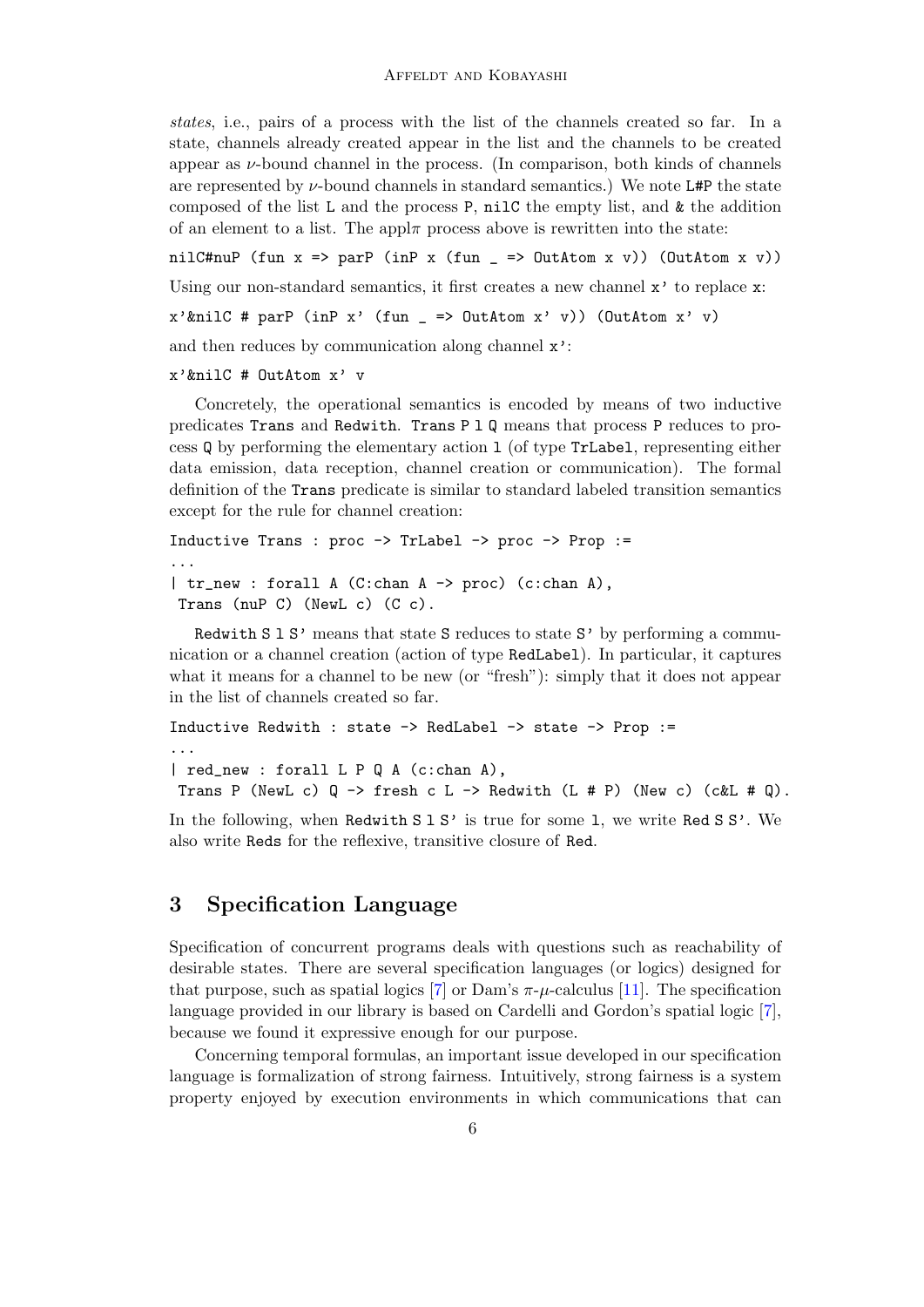execute infinitely often are eventually scheduled for execution. It is an important assumption without which we cannot write satisfactory specifications for realistic concurrent programs. For example, let us consider the following program:

```
parP (parP (OutAtom d v) (inP d (fun = \geq OutAtom e v)))
       \frac{\partial u}{\partial x} (OutAtom c v) \frac{\partial v}{\partial y} (fun _ => OutAtom c v)))
```
A property that one might want to check is that the process OutAtom e v is eventually revealed. However, without the fairness assumption, this property does not even hold. We show in Sect. [3.1](#page-6-0) how we encode the fairness assumption and in Sect. [3.2](#page-7-0) we give the semantics of the formulas of our specification language.

#### <span id="page-6-0"></span>3.1 Encoding of the Fairness Assumption

Fairness is expressed by means of quantifications over runs of concurrent programs. We first explain how we encode runs.

#### Encoding of Runs

A run intuitively consists of a maximal sequence of successive reductions. A state sequence is an indexed set of optional states. A stable state is a state that cannot evolve anymore.

```
Definition stateSeq : Type := nat -> optionT state.
Definition Stable (P:state) : Prop := \tilde{ } (exists Q, Red P Q).
```
A reduction sequence is a state sequence such that each state is obtained by a reduction of its predecessor:

Definition isRedSeq (PS:stateSeq) : Prop := forall n, (forall P, PS  $n = SomeT - P \rightarrow$ (exists Q, PS  $(S \nvert) = SomeT \nvert Q / \triangleleft P Q$ )  $\setminus$ PS  $(S \n n) = \text{NoneT}$   $\bigwedge$  $(PS n = NoneT - > PS (S n) = NoneT$ .

A maximal reduction sequence (or a run) is a reduction sequence whose last state is stable, or an infinite reduction sequence:

```
Definition isMaxRedSeq (PS:stateSeq) : Prop := isRedSeq PS /\
  (forall n P, PS n = SomeT - P \rightarrow PS (S n) = NoneT - S -> Stable P).
```
One may observe that empty sequences are valid runs. In the encoding of formulas, we enforce the condition that a run starts with some state.

#### Encoding of Fairness

We formalize the notion of *strong fairness*. Informally, strong fairness says that any process that is infinitely often enabled is eventually reduced  $5$ . We need a few intermediate definitions. We say that P is a subprocess of Q when Q consists of the parallel composition of P with some other process(es). The predicate reduced P Q R

<span id="page-6-1"></span><sup>5</sup> Weak fairness says that a continuously and infinitely enabled process is eventually reduced. Strong fairness subsumes weak fairness.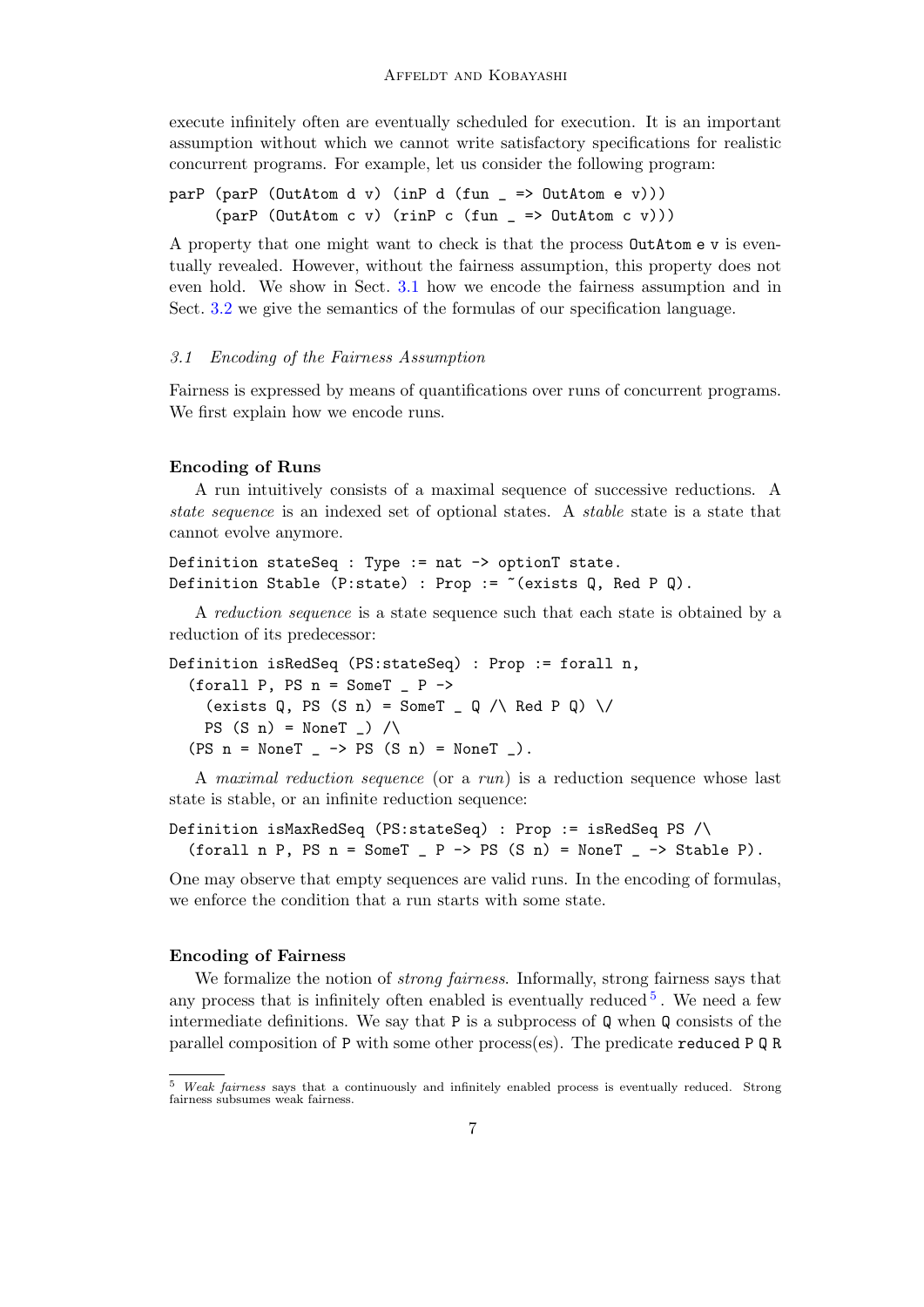intuitively means Q reduces to R by reducing its subprocess P. The formal definition is omitted for lack of space.

We define what it means for a subprocess to be *enabled* and *eventually reduced*:

```
Definition enabled (P : proc) (Q : state) : Prop :=exists R, reduced P Q R.
Definition ev_reduced (P : proc) (PS : stateSeq) : Prop :=
  exists n, (exists Q, (exists R,
    PS n = SomeT \_ Q / \neg P S (S n) = SomeT \_ R / \neg C (S n)
```
We define what it means for a property to hold *infinitely often*:

```
Definition is_postfix (PS' PS : stateSeq) : Prop :=
  exists n, (for all m, PS' m = PS (m + n)).Definition infinitely_often (p:state -> Prop) (PS:stateSeq) : Prop :=
  forall m, exists n, (exists P, PS (m + n) = SomeT _P / \ p P).
```
A fair reduction sequence is a state sequence such that there is no process that is infinitely often enabled but never reduced:

```
Definition isFairRedSeq (PS : stateSeq) : Prop :=
  forall PS', is_postfix PS' PS ->
    forall P, infinitely_often (fun Q \Rightarrow enabled P Q) PS' ->
      ev_reduced P PS'.
```
#### <span id="page-7-0"></span>3.2 Available Formulas

Our specification language consists of a set of logical and spatial formulas (of type form) and a set of temporal formulas (of type tform). The semantics of formulas is implemented by two satisfaction relations (sat of type form -> state -> Prop and tsat of type tform -> state-> Prop). The explicit distinction between logical and spatial formulas, and temporal formulas is required for the confluence properties introduced in the next section to hold. The informal semantics of basic formulas appears in Table [1.](#page-8-0) Observe that we make use of a predicate Cong that encodes the standard notion of structural congruence (which intuitively relates processes that only differ by spatial rearrangements).

By way of example, we show the formal semantics of the FMUSTEV temporal formula. It is defined by quantification over all possible fair runs, as defined in the previous section:

Axiom FMUSTEV\_satisfaction : forall P F, tsat (FMUSTEV F) P <-> (forall PS, PS 0 = SomeT \_ P -> isMaxRedSeq PS -> isFairRedSeq PS -> exists  $Q$ , (exists n, PS n = SomeT  $Q / \$  tsat F  $Q$ )).

In our implementation, the satisfaction relations are axiomatized. This is because the formula for negation does not respect the positivity constraints imposed by Coq. This problem has already been observed in [\[29\]](#page-15-2). This is not problematic as long as we do not study formally the properties of the formulas.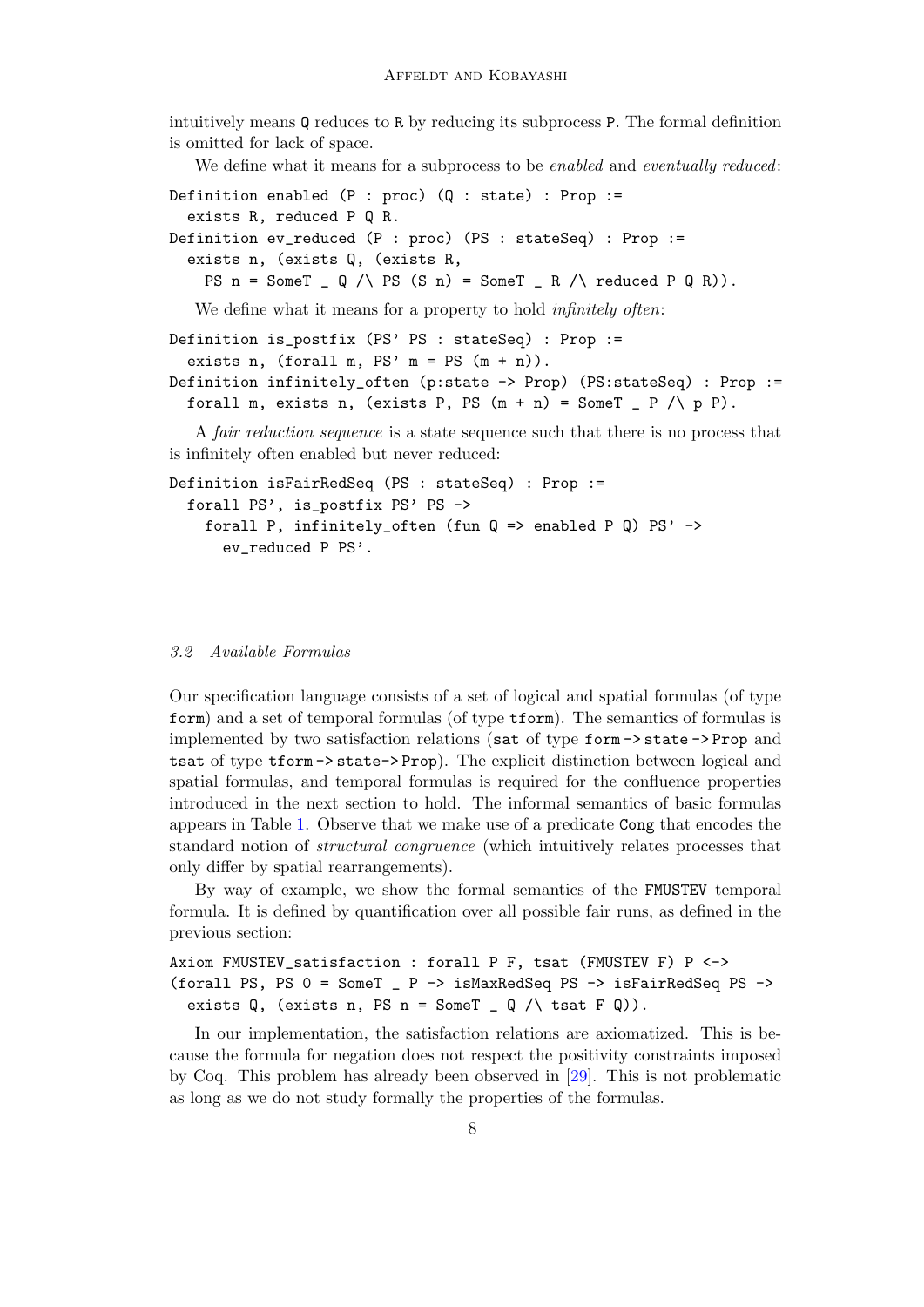#### Affeldt and Kobayashi

Logical Formulas

|                   | sat ISANY S<br>sat NEG f S | iff<br>iff | True<br>$\tilde{\phantom{a}}$ sat f S                                     |
|-------------------|----------------------------|------------|---------------------------------------------------------------------------|
|                   | sat OR f g S               | iff        | sat f $S \setminus S$ sat g S                                             |
| Spatial Formulas  |                            |            |                                                                           |
|                   | sat INPUTS c f L#P         | iff        | Cong P (parP (inP c Q) R) and<br>sat f $L#(Q v)$ for any v                |
|                   | sat OUTPUTS c v f L#P      | iff        | Cong P (parP (outP c $v$ Q) R) and<br>sat f L#Q                           |
|                   | sat CONSISTS f g L#P       | iff        | Cong $P$ (par $P$ Q R) with<br>sat f L#Q and sat g L#R                    |
| Temporal Formulas |                            |            |                                                                           |
|                   | tsat (MAYEV f) S           | iff        | for some run, there exists $S'$ such that<br>Reds S S' and sat f S'       |
|                   | tsat (FMUSTEV f) S         | iff        | for any fair run, there exists S' such that<br>Reds $S S'$ and sat $f S'$ |
|                   |                            |            | Table 1<br>Basic Formulas                                                 |

## <span id="page-8-0"></span>4 Collection of Lemmas

At this point, we are able to write a concurrent program P, a (temporal) property f, and we can try to prove tsat f P using Coq tactics. This direct approach is tedious because the Coq native tactics are too low-level and not adapted to the problem at hand. Our solution is to propose a collection of lemmas (and accompanying tactics) to facilitate formal proof.

The main difficulty in proving properties of concurrent programs is non-determinism. In order to prove a property for some program, one often needs to check all possible runs. This is at best costly and often impossible because there may be infinitely many runs or because some process is unknown. To deal with these situations, we propose several lemmas based on confluence properties. In Sect. [4.1](#page-8-1) we explain lemmas based on confluence properties and in Sect. [4.2](#page-10-1) we give an overview of the whole library.

#### <span id="page-8-1"></span>4.1 Confluence Properties

#### Basic Idea

We say that two reductions are *confluent* when they can be executed in either order to reach the same result. More precisely, if P is a process such that  $P \stackrel{l_1}{\longrightarrow} P_1$ and  $P \xrightarrow{l_2} P_2$  are confluent, then for any P' such that  $P_2 \xrightarrow{l_1} P'$ , we have  $P_1 \xrightarrow{l_2} P'$ . Graphically, P has the following "diamond property":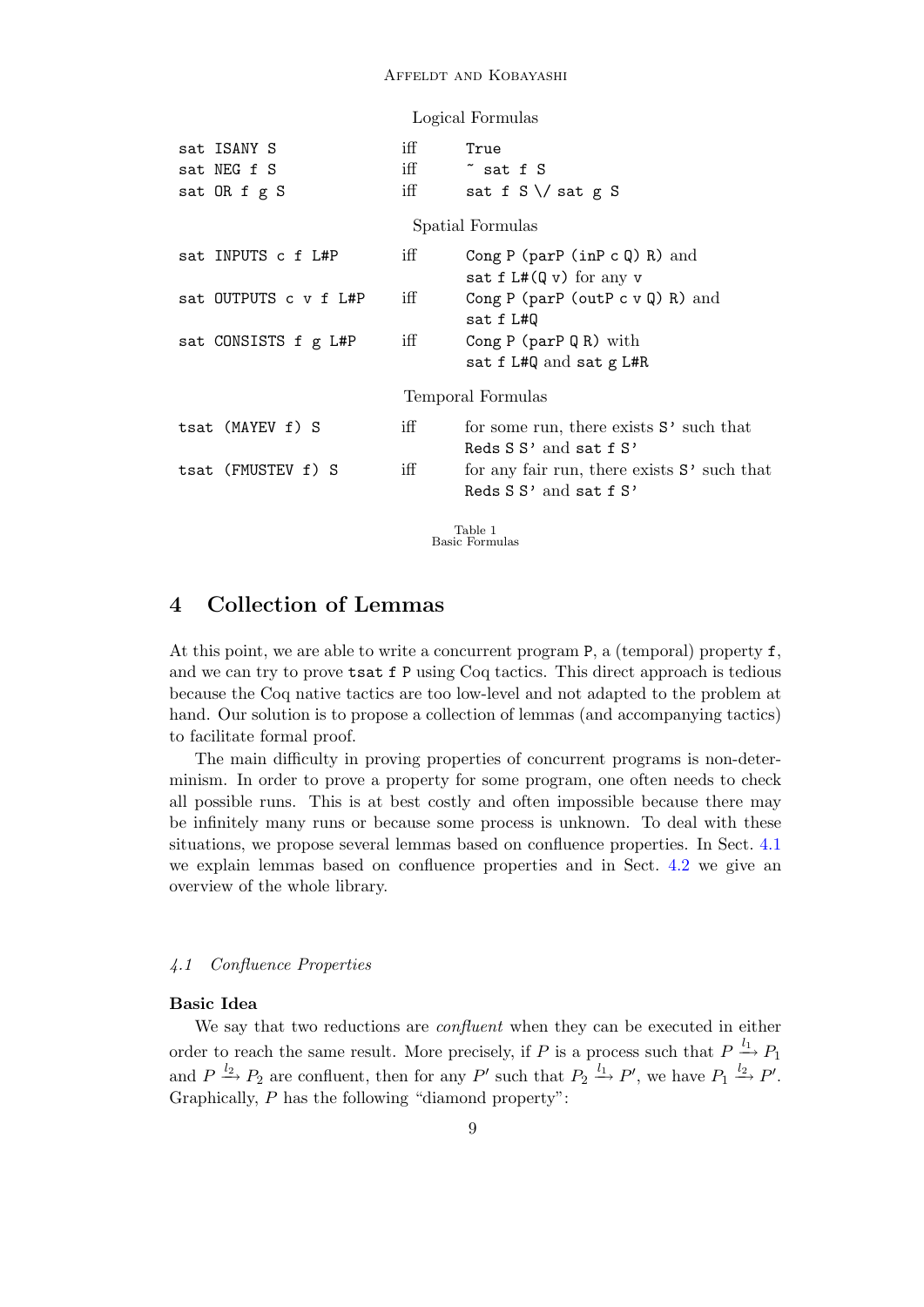

Since we know that, no matter the run,  $P$  necessarily reduces to  $P'$ , it is not always necessary to explore both runs to verify a FMUSTEV property. This is the basic idea behind lemmas based on confluence properties.

#### Partial Confluence and Linearized Channels

In order to identify "diamond properties", we appeal to the notion of partial confluence, which is more general than confluence and often occurs in practice. We say that a reduction is *partially confluent* [\[21\]](#page-14-14) when it is confluent with any other reduction. More precisely, if P is a process such that  $P \stackrel{l_1}{\longrightarrow} P_1$  is a partially confluent reduction, then for any reduction  $P \stackrel{l_2}{\longrightarrow} P_2$  and for any P' such that  $P_2 \stackrel{l_1}{\longrightarrow} P'$ , we have  $P_1 \stackrel{l_2}{\longrightarrow} P'$ .

The property of partial confluence is enjoyed by linearized channels [\[21\]](#page-14-14). A linearized channel is a generalization of a linear channel. It can be used more than once, but only in a sequential manner: an output process outP c v P can reuse c again for output in P, an input process  $\text{inP}$  c P can reuse c again for input in P v for any v of the appropriate type. We introduce linearized channels in appl $\pi$  by adding some boolean information to the type of channels chan and by adding a new constructor to the type of processes proc:

```
Axiom chan : Set -> bool -> Set.
Inductive proc : Type :=
...
| nuP : forall A, (chan A false -> proc) -> proc (* non-linearized *)
| nuPl : forall A, (chan A true -> proc) -> proc. (* linearized *)
```
The operational semantics is modified accordingly.

For the time being, we assume that linearized channels are correctly annotated. Verification that a process is well-annotated can be done by the type system proposed in  $[20]$ , Sect. 6.

#### Sample Confluence Property

The following example is taken from our library:

Axiom conf\_red\_com : forall L P P' A (c:chan A true), well\_annotated (L#P) -> Redwith  $(LHP)$  (epsilon c)  $(LHP')$  -> forall f Lf, tfree\_vars Lf f ->  $\tilde{m}$  in\_ChanList c Lf ->  $(*)$  (\* f does not depend on the \*) forall K, guard K P'  $\rightarrow$  (\* channels that are consumed \*) inter Lf K nilC -> (\* or revealed by communication \*)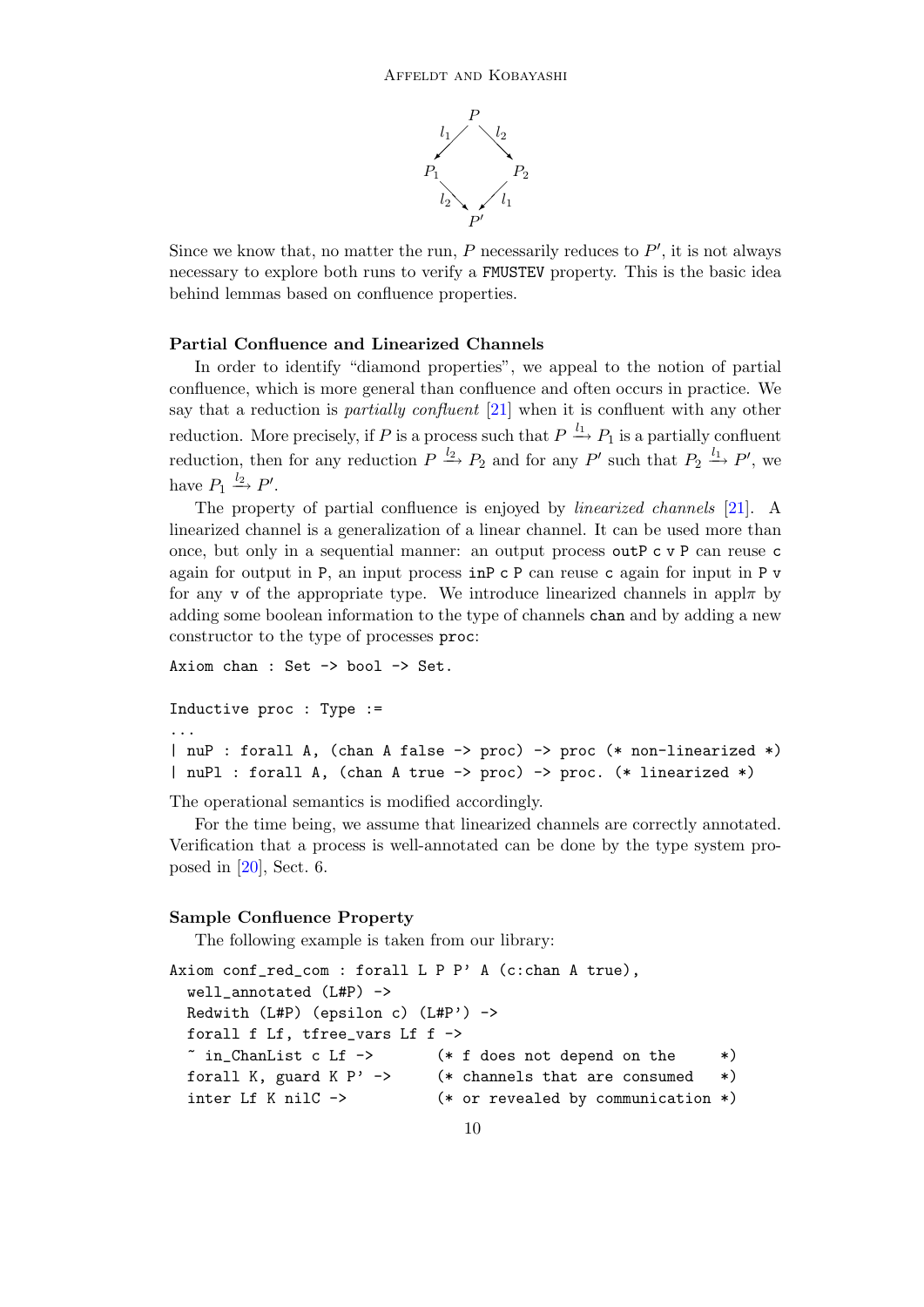```
tsat (FMUSTEV f) (L#P') ->
tsat (FMUSTEV f) (L#P).
```
Intuitively, it says that if L#P reduces to L#P' by a linearized communication, then in order to prove tsat (FMUSTEV f) L#P, it is sufficient to prove tsat (FMUSTEV f) L#P', modulo some syntactical condition on f. Currently, these lemmas are axiomatized. They are similar to partial order reduction techniques used in model checking. See [\[4\]](#page-14-16) for a pencil-and-paper evidence of their validity.

#### <span id="page-10-1"></span>4.2 Library Overview

The library consists of the appl $\pi$  language as defined in Sect. [2](#page-1-0) (extended with linearized channels), the specification language as defined in Sect. [3,](#page-5-0) and a collection of lemmas. Although the library is very large (at the time of this writing, 42 scripts, 20969 lines), only a few lemmas are axiomatized (most axioms have actually been discussed in this paper). See [\[3\]](#page-14-11) for details.

Not all lemmas are equally important. During formal proof, the most important lemmas are those that simplify the goal. For example, confluence properties such as the one seen above are such lemmas: they basically act by simplifying the process that appears in the goal. Similarly, the properties of the formulas of the specification language (distributivity laws, etc.) act by simplifying the formula that appears in the goal.

There are a large number of lemmas that are not intended to be used directly during formal proof but that are very important because they are ubiquitously used to prove other lemmas. Such technical lemmas prove properties about the appl $\pi$ language (injection, inversion) whose proofs are not immediate because of our use of dependent types, and properties about structural congruence (e.g., structural congruence is a bisimulation).

### <span id="page-10-0"></span>5 Case Study

We evaluate feasibility of verification of concurrent programs using our library. Our case study is the SMTP receiver part of an existing mail server. In short, this program receives and processes SMTP commands, sends back SMTP replies and queues received electronic mail.

We chose this application for the purpose of comparison. Indeed, we have already performed verification of this application in Coq using a different approach that consists of building a faithful functional model [\[2\]](#page-14-0). In short, the original Java implementation was turned into a Coq function using monadic style programming, third-party programs (client and file-system) were modeled using Coq predicates and non-software aspects were modeled using functional constructs (for example, non-deterministic system failures were modeled using infinite lists to serve as test oracles). Arguably, this approach has little overhead because it takes advantage of the Coq built-in support for functional programs. Therefore, comparison should highlight the overhead of using our library for verification.

In the following, we first explain how we model the mail server using our library, and then we comment on the formal proof that it correctly implements the SMTP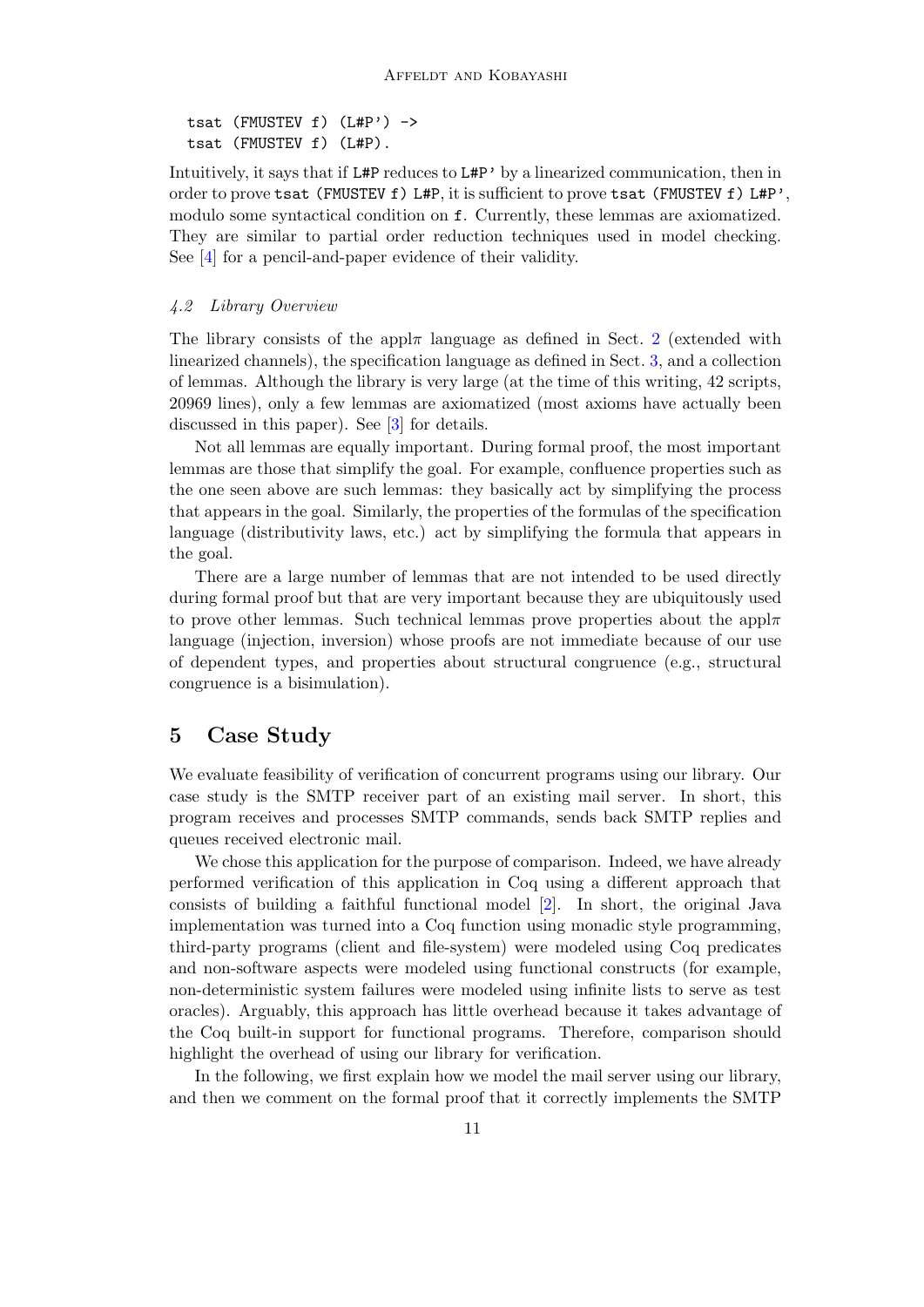protocol. See [\[3\]](#page-14-11) for details.

#### Modeling of the Main Program

The mail server is modeled as a process work that is itself the parallel composition of several processes that handle incoming SMTP requests: get\_helo\_def, etc. The state of the application is reified as a data structure that is communicated from one subprocess to the other. The flow of communication reproduces the flow of control of the Java program. Subprocesses correspond to the Java methods that (are supposed to) implement the SMTP protocol. The reified state corresponds to fields of the server object:

#### Definition work

```
(c1:InputStream) (c2:OutputStream) (tofs:ToFileSystem) : proc :=
let st := initial_state in
nuPl (fun heloc:chan STATE _ =>
nuPl (fun mailc:chan STATE _ =>
nuPl (fun rcptc:chan STATE _ =>
  parP (rinP heloc (get_helo_def heloc mailc))
  (parP (rinP mailc (get_mail_def mailc rcptc))
  (parP (rinP rcptc (get_rcpt_def mailc rcptc))
  (OutAtom heloc st)))))).
```
Modeling benefits from the fact that appl $\pi$  is based on the  $\pi$ -calculus. The connections between the mail server and third-party programs (client and file-system) are modeled using channels (instead of sockets in the original Java implementation) that are aggregated into the reified state and "move" around with the state during computation. Acknowledgments are modeled by a typical π-calculus idiom: a fresh channel is sent to receive the acknowledgment on it.

#### Modeling of Third-party Programs

Third-party programs are modeled by Coq predicates. For example, the client is modeled by predicates (speaks\_valid\_protocol and acknowledges\_replies) that implement the SMTP protocol as defined in RFC 821.

#### Modeling of System Errors

System errors are modeled by channels. A system failure (resp. a network error) is modeled by outputting some value along the channel system\_failure\_chan (resp. IOexn\_chan). Since non-determinism is inherent to appl $\pi$ , we can model nondeterministic system failures by a process:

```
Definition may_fail := nuP (fun x => parP (InAtom x)
  (parP (OutAtom x tt)
    (inP x (fun = > OutAtom system_failure_{chan} tt))).
```
This is more elegant than infinite lists that serve as test oracles in the functional model discussed above. Indeed, the process  $\text{may\_fail}$  is clearly separated from the model of the main program, so that we can extract an ML program for the server without pollution from the modeling of system errors.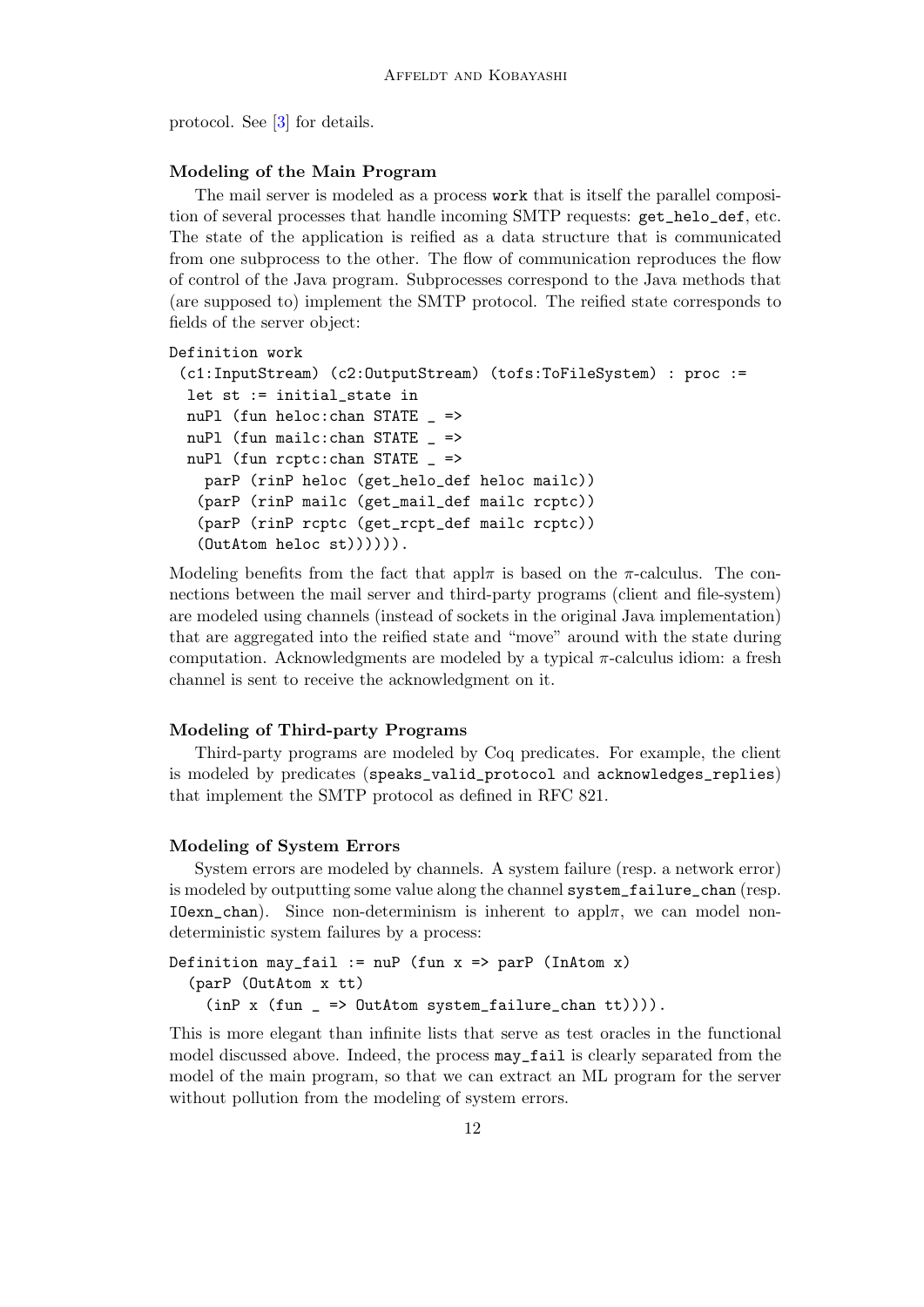#### Formal Proof

We have formally proved that the parallel composition of the mail server, a valid client, a valid file-system, and a non-deterministic system failures generator ends up with a successful termination (modeled by channel result\_chan, similarly to system errors), a system failure or a network error (formula reports\_succ\_or\_error):

```
Definition reports_succ_or_error : form :=
 OR (OUTPUTS result_chan tt ISANY)
    (OR (OUTPUTS IOexn_chan tt ISANY)
      (OUTPUTS system_failure_chan tt ISANY)).
Theorem server_accepts_valid_protocol :
forall Client : InputStream -> OutputStream -> proc,
  (forall s y, (valid_client (Client s y))) ->
 forall file_system : ToFileSystem -> proc,
  (forall tofs, valid_fs tofs (file_system tofs)) ->
 (* channels for termination detection are distinct *)
 is_set (result_chan & IOexn_chan & system_failure_chan & nilC) ->
 tsat (FMUSTEV (STAT reports_succ_or_error))
  (result_chan & IOexn_chan & system_failure_chan & nilC #
 nuPl (fun s1:InputStream =>
 nuPl (fun s2:OutputStream =>
 nuPl (fun tofs:ToFileSystem =>
   parP (Client s1 s2) (parP (file_system tofs)
   (parp (work s1 s2 tofs) may fail))))).
```
Verification using our library requires 3927 commands. This is large compared to the 1059 commands required by the verification using the functional model. However, there are several ways to reduce the size of the proof. In particular, we used for verification a confluence property that is weaker (but easier to use in practice) than the one presented in Sect. [4.1.](#page-8-1) Also, it should be observed that the  $a$ ppl $\pi$  model is more satisfactory than the functional model in many respects: the work process takes multi-threading into account and it can easily be run as an ML program, which was not the case of the functional model.

## 6 Conclusion

In this paper, we proposed a Coq library to verify realistic concurrent programs. We have formalized a modeling language based on the  $\pi$ -calculus that is convenient to write and run (models of) realistic concurrent programs. We have introduced a specification language based on spatial logics extended with the notion of strong fairness. In order to facilitate formal proof, we have built a collection of lemmas among which confluence properties of the modeling language significantly simplify proofs. We have evaluated the feasibility of our approach by verifying a non-trivial application using our library.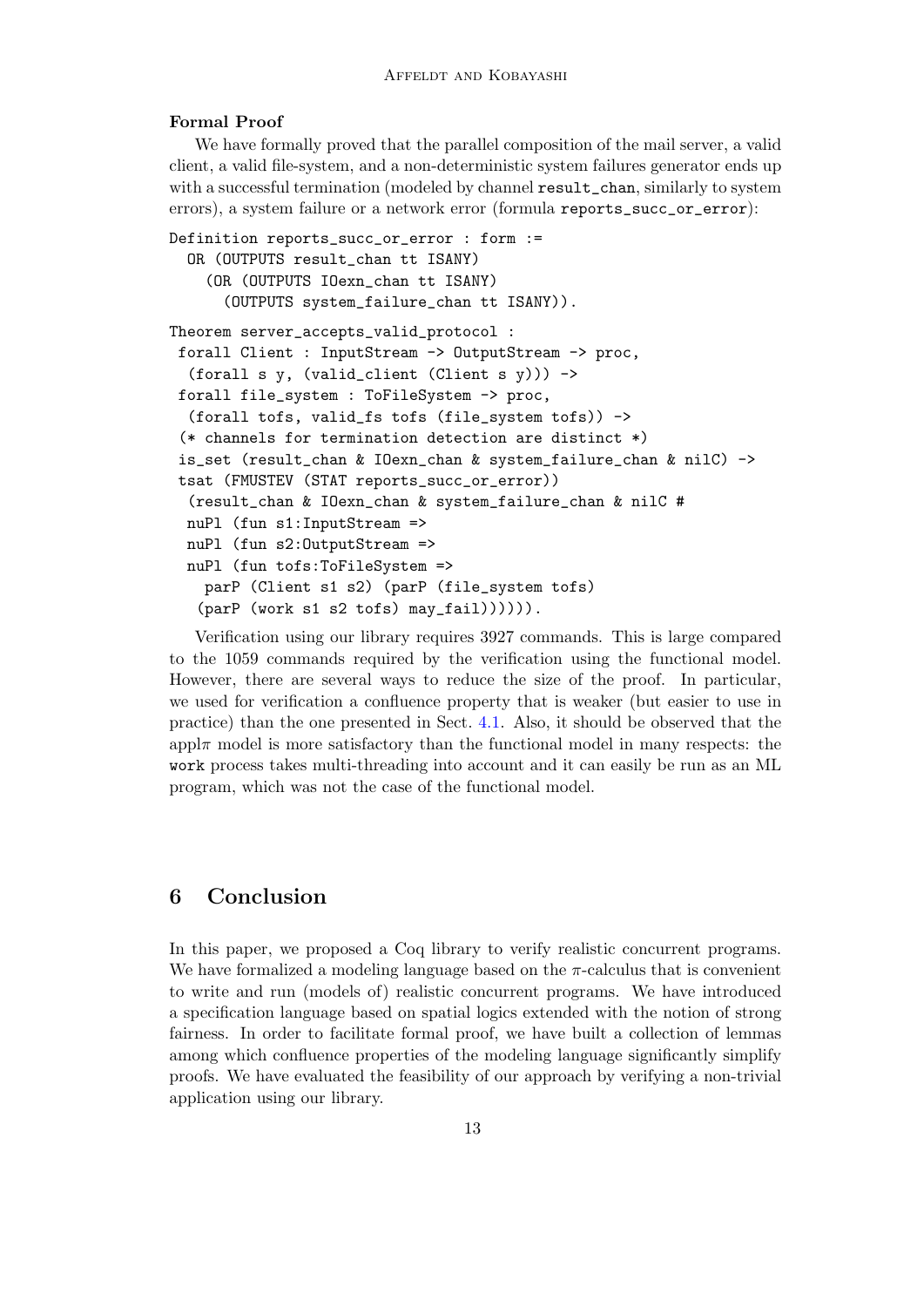#### Related Work

There exist several formalizations of pure concurrent calculi in proof assistants. In Coq, Hirschkoff proposes a first-order abstract syntax encoding of the  $\pi$ -calculus and formalizes proof techniques [\[17\]](#page-14-4); Despeyroux formalizes a proof of subject reduction for the  $\pi$ -calculus [\[13\]](#page-14-3); Honsell et al. formalize the foundational paper on the  $\pi$ -calculus [\[18\]](#page-14-5); Scagnetto and Miculan formalize the ambient calculus (a derivative of the  $\pi$ -calculus) and its spatial logic [\[29\]](#page-15-2). In Isabelle, Röckl et al. propose a HOAS encoding of the  $\pi$ -calculus and formalize the Theory of Contexts [\[28\]](#page-15-1). This work focuses on the formalization of the theory of pure concurrent calculi. In contrast, we are concerned with verification of realistic concurrent programs and we aim at building a practical library for that purpose.

The verification of concurrent programs using proof assistants is also addressed using the UNITY formalism. In particular, there exist several formalizations of compositional reasoning [\[16,](#page-14-17)[25\]](#page-15-6) that is useful to tackle realistic examples. Our work is complementary: we use the  $\pi$ -calculus as an underlying formalism and therefore we can benefit from known analyses to formalize additional proof techniques (e.g., lemmas based on confluence properties).

Watkins et al. propose a logical framework [\[31\]](#page-15-7) with built-in facilities for reasoning about concurrency. Using this concurrent logical framework (CLF), Cervesato et al. encode several concurrent systems  $[8]$ , including the  $\pi$ -calculus. Although the authors have not addressed directly the issue of verification of realistic concurrent programs, it seems that an implementation of CLF may ease the development of a library similar to ours.

Coupet-Grimal [\[9\]](#page-14-19) proposes an encoding of linear temporal logic in Coq. Temporal formulas are defined for an abstract transition system and their properties are collected into a library that has been used to prove correctness of a garbagecollection algorithm [\[10\]](#page-14-20). It would be useful to integrate similar reasoning on temporal formulas for our language.

#### Future Work

As stated in Sect. [4.1,](#page-8-1) we assume that channels are annotated so as to reflect partial confluence. In order to verify that channels are correctly annotated, we plan to formalize an adequate type system inside Coq, similarly to the work by Gay [\[15\]](#page-14-21) who formalizes the type system of Kobayashi et al. [\[21\]](#page-14-14) in Isabelle. We also plan to provide mechanical proofs for the lemmas based on confluence properties that are axiomatized for the time being.

We have been formalizing new formulas (such as fixed points) to enhance expressiveness but they are not yet integrated in the library. In order to reduce the size of formal proofs, we are improving automation and investigating additional proof techniques based on other type systems, such as Kobayashi's type system for lock-freedom [\[19\]](#page-14-22).

## References

<span id="page-13-0"></span><sup>[1]</sup> Abadi, Martín, and Cédric Fournet, Mobile values, new names, and secure communication, in 28th ACM Symposium on Principles of Programming Languages (POPL 2001), p. 104–115, ACM Press.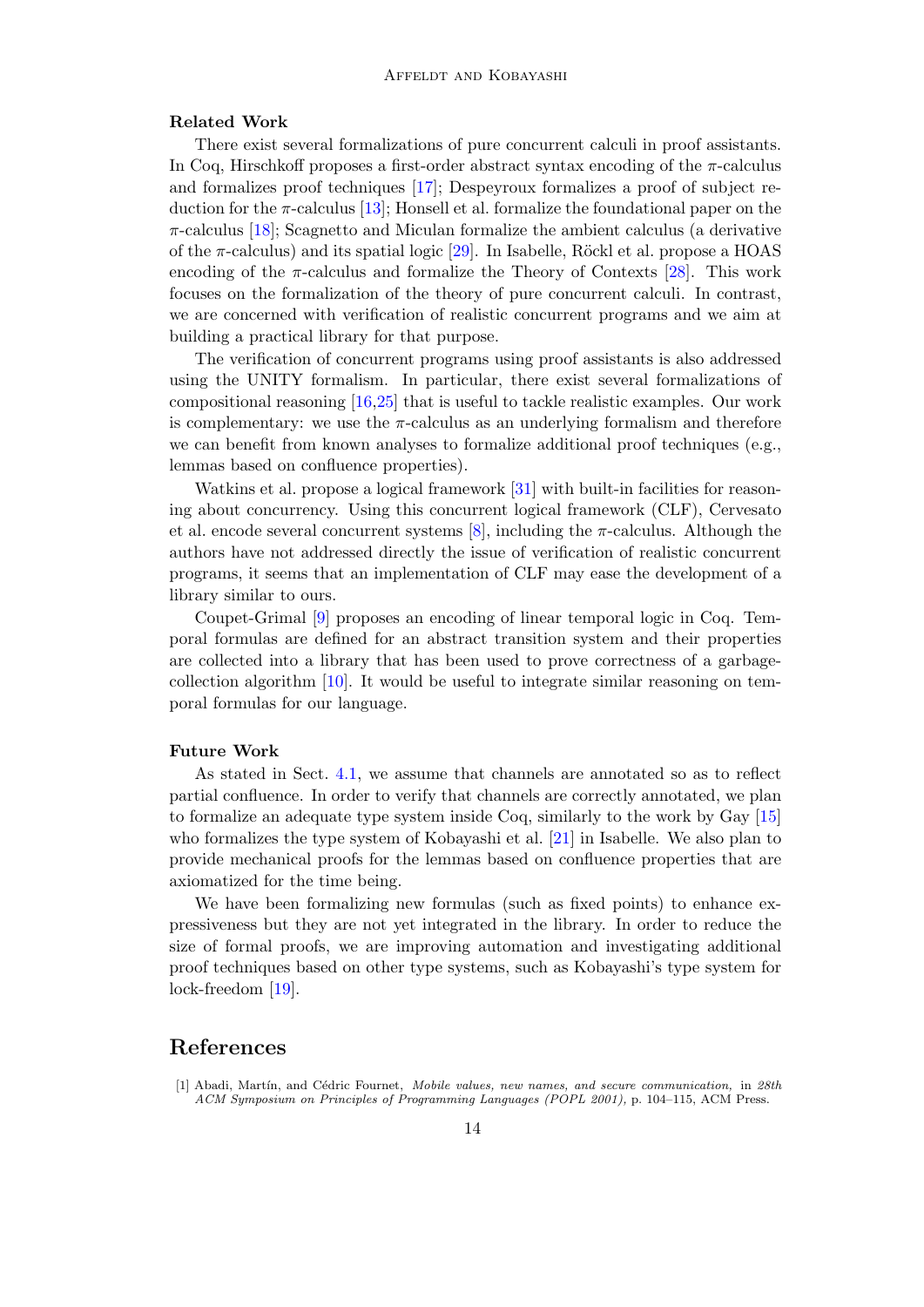- <span id="page-14-0"></span>[2] Affeldt, Reynald, and Naoki Kobayashi, Formalization and verification of a mail server in Coq, in International Symposium on Software Security, volume 2609 of Lecture Notes in Computer Science, p. 217–233, Springer-Verlag, Feb. 2003.
- <span id="page-14-11"></span>[3] Affeldt, Reynald, and Naoki Kobayashi, A Coq Library for Verification of Concurrent Programs, <http://staff.aist.go.jp/reynald.affeldt/applpi>, Coq scripts.
- <span id="page-14-16"></span>[4] Affeldt, Reynald, and Naoki Kobayashi, *Partial Order Reduction for Verification of Spatial Properties* of *Pi-Calculus Processes*, in 11th International Workshop on Expressiveness in Concurrency (EXPRESS 2004), Electr
- <span id="page-14-1"></span>[5] Black, Paul E., "Axiomatic Semantics Verification of a Secure Web Server," Ph.D. thesis, Department of Computer Science, Brigham Young University, 1998.
- <span id="page-14-9"></span>[6] Boulton, Richard, Andrew Gordon, Mike Gordon, John Harrison, John Herbert, and John Van Tassel, Experience with embedding hardware description languages in HOL, in IFIP TC10/WG 10.2<br>International Conference on Theorem Provers in Circuit Design: Theory, Practice and Experience,<br>volume A-10 of IFIP Transactions
- <span id="page-14-12"></span>[7] Cardelli, Luca, and Andrew D. Gordon, Anytime, anywhere: modal logics for mobile ambients, in 27th ACM Symposium on Principles of Programming Languages (POPL 2000), p. 365–377, ACM Press.
- <span id="page-14-18"></span>[8] Cervesato, Iliano, Frank Pfenning, David Walker, and Kevin Watkins, A concurrent logical framework II: Examples and applications, Technical Report CMU-CS-02-102, Department of Computer Science, Carnegie Mellon University, Pittsburgh, PA, May 2003.
- <span id="page-14-19"></span>[9] Coupet-Grimal, Solange, An axiomatization of linear temporal logic in the calculus of inductive constructions, Journal of Logic and Computation, 13(6):801–813, 2003.
- <span id="page-14-20"></span>[10] Coupet-Grimal, Solange, and Catherine Nouvet, Formal verification of an incremental garbage collector, Journal of Logic and Computation, 13(6):815–833, 2003.
- <span id="page-14-13"></span>[11] Dam, Mads, Proof Systems for the pi-calculus Logics, in "Logic for Concurrency and Synchronisation," Trends in Logic, Logica Library, Kluwer, 2003.
- <span id="page-14-8"></span>[12] Despeyroux, Joëlle, Amy Felty, and André Hirschowitz, *Higher-Order Abstract Syntax in Coq*, in 2nd International Conference on Typed Lambda Calculi and Applications (TLCA 1995), volume 905 of Lecture Notes in Computer Science, p. 124–138, Springer-Verlag, Apr. 1995.
- <span id="page-14-3"></span>[13] Despeyroux, Joëlle, A higher-order specification of the  $\pi$ -calculus, in IFIP Conference on Theoretical Computer Science 2000, volume 1872 of Lecture Notes in Computer Science, p. 425–439, Springer-Verlag, Aug. 2000.
- <span id="page-14-2"></span>[14] Filliâtre, Jean-Christophe, *Why: a multi-language multi-prover verification tool*, Research Report 1366, LRI, Université Paris Sud, Mar. 2003.
- <span id="page-14-21"></span>[15] Gay, Simon J., A framework for the formalisation of pi calculus type systems in Isabelle/HOL, in Theorem Proving in Higher Order Logics (TPHOLs 2001), volume 2152 of Lecture Notes in Computer Science, p. 217–232, Springer-Verlag, Sep. 2001.
- <span id="page-14-17"></span>[16] Heyd, Barbara, and Pierre Crégut, A modular coding of UNITY in Coq, in Theorem Proving in Higher Order Logics (TPHOLs 1996), volume 1125 of Lecture Notes in Computer Science, p. 251–266, Springer-Verlag, Aug. 1996.
- <span id="page-14-4"></span>[17] Hirschkoff, Daniel, "Mise en œuvre de preuves de bisimulation," Ph.D. thesis, Ecole Nationale des ´ Ponts et Chaussées, 1999.
- <span id="page-14-5"></span>[18] Honsell, Furio, Marino Miculan, and Ivan Scagnetto, π-calculus in (co)inductive type theory, Theoretical Computer Science, 253(2):239–285, Feb. 2001.
- <span id="page-14-22"></span>[19] Kobayashi, Naoki, A type system for lock-free processes, Information and Computation, 177(2):122– 159, Sep. 2002.
- <span id="page-14-15"></span>[20] Kobayashi, Naoki, Type systems for concurrent programs, Tutorial, in UNU/IIST 10th Anniversary Colloquium, March 2002, Lisbon, Portugal, Springer-Verlag, 2002.
- <span id="page-14-14"></span>[21] Kobayashi, Naoki, Benjamin C. Pierce, and David N. Turner, Linearity and the Pi-Calculus, in 23rd ACM Symposium on Principles of Programming Languages (POPL 1996), p. 358–371, ACM Press.
- <span id="page-14-6"></span>[22] Manolios, Panagiotis, "Mechanical Verification of Reactive Systems," Ph.D. thesis, The University of Texas at Austin, Department of Computer Sciences, Austin, TX, 2001.
- <span id="page-14-10"></span>[23] Melham, Thomas F., A Mechanized Theory of the π-calculus in HOL, Nordic Journal of Computing, 1(1):50–76, 1995.
- <span id="page-14-7"></span>[24] Milner, Robin, Joachim Parrow, and David Walker, A calculus of mobile processes, parts I and II, Information and Computation, 100(1):1–77, 1992.